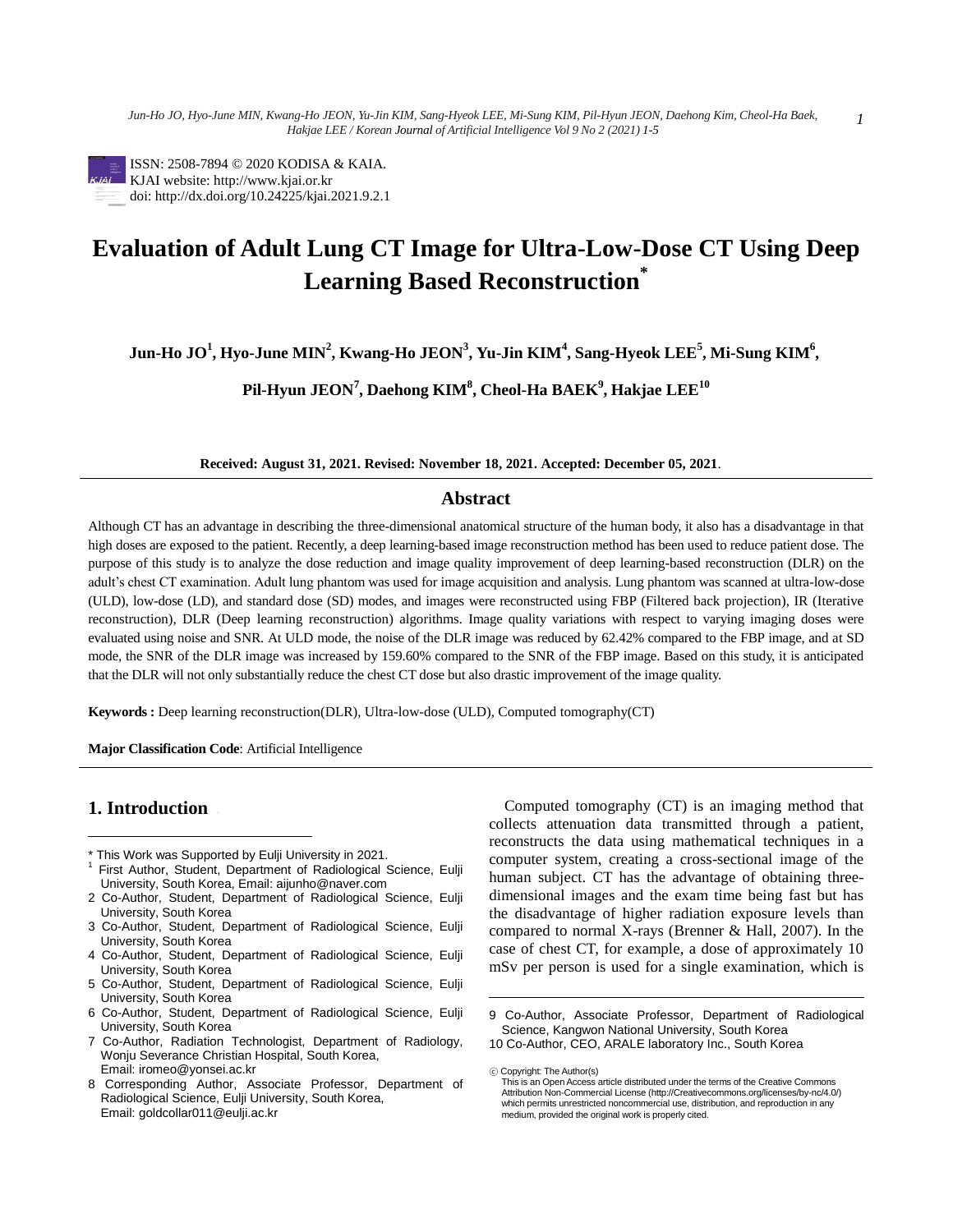substantially larger than that of 0.1 mSv of chest X-ray (Kim, Cho, & Park, 2010). The medical field is the area that delivers the highest exposure to artificial radiation, and among them, the exposure dose of CT is the most problematic. According to the Korea Centers for Disease Control and Prevention, the number of CT patients steadily increased from 2016 to 2019. Although it was only 3.2% of the total medical radiation examination rate as of 2019, the CT exposure dose accounted for 38.7% of the total medical radiation exposure dose. Therefore, studies to improve image quality while reducing the exposure dose of patients are actively investigated.

*2*

During the CT scan, it mainly uses filter back projection (FBP), a method of transmitting subjects from various directions, correcting filters, and iterative reconstruction (IR), a method of repeatedly correcting projection values measured through subjects from several directions to obtain mean attenuation coefficient values. For dose reduction purposes, IR is superior to FBP, and image quality can be further improved. Considering the high exposure dose of CT, an image reconstruction technique using deep learning reconstruction (DLR), which is an effective method for dose reduction compared to IR, has recently been introduced. In particular, the screening test for lung diseases by low-dose CT has attracted attention because images with high sensitivity to detect diseases can be obtained while reducing exposure doses. In particular, the low-dose CT screening test for lung disease has attracted attention because it is possible to obtain an image with high sensitivity for detecting diseases while reducing the exposure dose. In addition, a CT scan is non-invasive, has a short test time, and is excellent in terms of costeffectiveness without using any special pretreatment or contrast agent for the diagnosis (Willemink & Noel, 2019).

Recently, it became feasible to obtain CT images at 20% lower doses and 3-4 times faster than before using a deep convolutional neural network (DCNN). This method can effectively remove noise by learning more than 100,000 high-definition images and images without noise removal. Therefore, the purpose of this study is to quantitatively evaluate the CT image quality of DLR compared to conventional FBP and IR.

# **2. Literature Review**

The image reconstruction methods used to compare image quality in this study are FBP, IR, and DLR. (See Fig. 1)

FBP is a technique for reconstructing an object by removing low frequency and augmenting the high frequency by performing a convolution process to minimize the blur formed around the center of the data before performing the back projection of X-ray projection data. Such a relatively simple process provides a fast image reconstruction speed, the noise level of the image increases during low-dose imaging, which in turn limits the dose reduction. IR is a technique that performs an update process at each iteration until a satisfactory mathematical condition is met through an iterative process from measured projection data. Although the reconstruction time is longer, it is advantageous as a high-quality image can be reconstructed from low-dose imaging data. At the initial phase, FBP was used more dominantly; however, recently, the demand for dose reduction has been increasing. Therefore the IR technique is being used more frequently. DLR is an artificial neural network composed of one or several convolution layers and max-poling layers and is applied to image recognition, medical image analysis, and natural language processing applications. (Lee & Koo, 2017) Utilizing a vast amount of pre-scanned images, it reconstructs images using a neural network trained on the pairs of high-quality images and low-dose noisy images.



**Figure 1:** Flow chart of FBP, IR, DLR method

# **3. Methodology**

# **3.1. Experimental Equipment and Phantom Information**

This study used CT (Aquillion ONE GENESIS, Canon Medical Systems, Japan) that enables FBP, IR, and DLR reconstructions was used. A phantom of a human body model (Lungman, Kyoto Kagaku, Japan) was used for image quality evaluation. The phantom represents the anatomical structure of the thorax of the human body and includes soft tissues, spine, ribs, and blood vessels. As shown in Table 1, the phantom imaging conditions were set to 100 kV tube voltage, 1 mm slice thickness, and 512 x 512 image matrix. The dose conditions set for phantom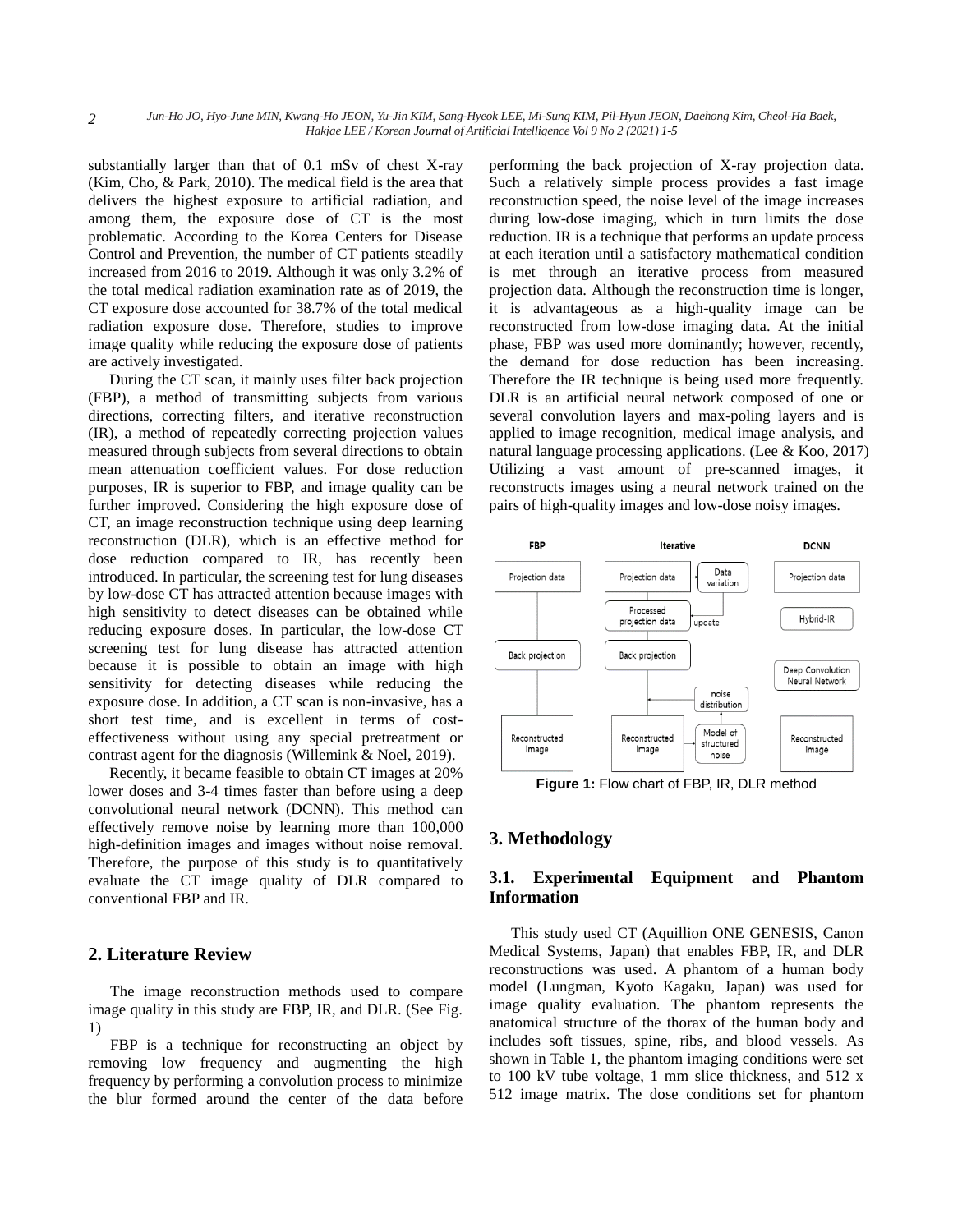imaging were Ultra low-dose (ULD), Low-dose (LD), and standard-dose used for clinical lung imaging at Wonju Severance Christian Hospital. (Standard dose, SD). The lung area was imaged with SD 2.7mGy when using FBP, and the LD set in the IR image was 0.6mGy. ULD CT images can be acquired using DLR, and the dose can be lowered up to 0.4 mGy. In this study, images were acquired with 0.4, 0.6, and 2.7 mGy based on CTDIvol, and the performance of FBP, IR, and DLR at each dose level was evaluated.

**Table 1:** CT scan parameters in this study

| <b>Parameters</b>      | description      |
|------------------------|------------------|
| Reconstruction methods | FBP, IR, DLR     |
| kVp                    | 100              |
| CTDIvol (mGy)          | 0.4, 0.6, 2.7    |
| Slice thickness (mm)   |                  |
| Image matrix           | $512 \times 512$ |

#### **3.2. Quantification Matrix**

The image quality of FBP, IR, and DLR reconstruction methods for dose was evaluated with noise and SNR. To quantify images acquired with FBP, IR, and DLR, ROI was set in lung tissue and soft tissue, respectively, to measure noise and SNR. Noise and SNR were measured using the average value and noise value of the ROI by setting Region-Of-Interest (ROI) at the same location in FBP, IR, and DLR images obtained from doses of ULD, LD, and SD. Figure 2 displays the ROI of the lungs and soft tissues.



**Figure 2:** ROI in the lung phantom image

The noise was measured by setting an ROI in the lung tissue and then obtaining a standard deviation of the ROI. SNR was calculated using Equation (1) by obtaining the average value and standard deviation of pixels in the lung tissue ROI and the average value of pixels in the soft tissue ROI.

$$
SNR = \frac{S_{lung} - S_{tissue}}{SD_{lung}}
$$
 (1)

where,  $S_{\text{lung}}$ ,  $S_{\text{tissue}}$ , and  $SD_{\text{lung}}$  refer to the average value of lung tissue ROI, the average value of soft tissue ROI and the standard deviation of lung tissue ROI, respectively.

#### **4. Results**

Figure 3 is an CT image obtained using FBP, IR, and DLR at the doses of ULD, LD, and SD of the lung phantom. As shown in Figure 3, FBP and IR images show more artifacts than DLR image at ULD. Conversely, even at ULD, the image quality of DLR is significantly improved. FBP image showed deterioration of image quality even at LD.



**Figure 3:** FBP, IR, DLR CT images at ULD, LD, and SD doses in the lung phantom.

#### **4.1. Image noise comparison between different dose modes**

Figure 4 represents the tendencies of image noises according to different dose modes for FBP, IR, and DLR, respectively. Based on the noise analysis, the noise values at the FBP mode measured from 0.4 mGy, 0.6 mGy, and 2.7 mGy were 210.62, 164.51, and 51.42, respectively. Moreover, the noise values at IR mode were 30.13, 28.95, and 16.94, and the noise values at DLR mode were obtained as 19.27, 18.96, and 11.72. The noise values were the highest at FBP mode while were lowest at DLR mode under the same dose condition. At ULD mode, the noise of the DLR image was reduced by 90.85% compared to the FBP image and 36.04% compared to the IR image.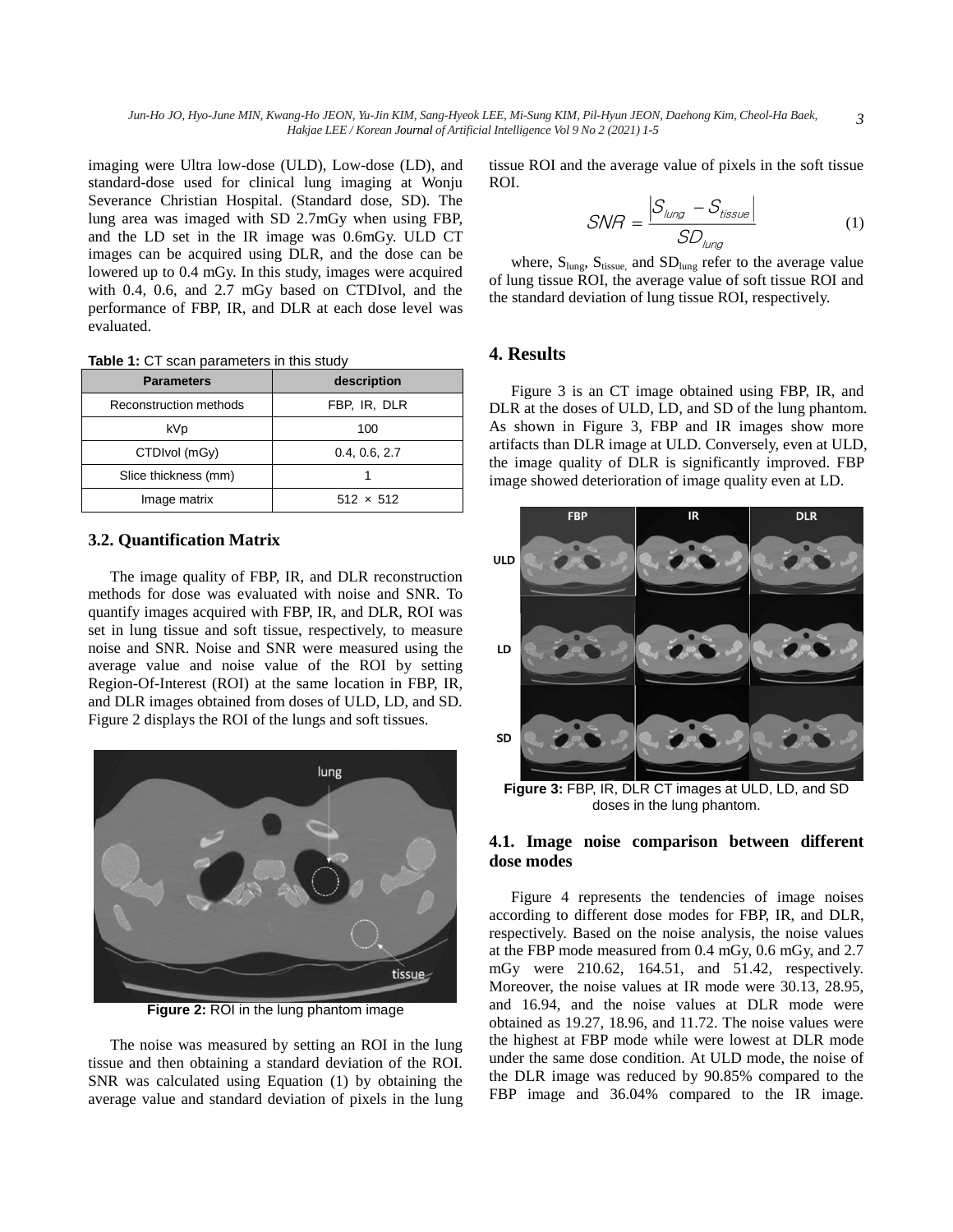220  $-FBP$ 200 IR 180 **DLR** 160  $140$ Noise 120 100 80 60 40 20  $0.0$  $2.0$  $2.5$  $3.0$  $0.5$  $1.0$  $1.5$ Dose(mGy)

Furthermore, the noise of the DLR at ULD mode is reduced by 62.42% compared to the FBP image at SD mode.

**Figure 4:** Noise for FBP, IR, DLR images per dose (mGy).

#### **4.2. Analysis of the SNR values between different dose modes**

Figure 5 shows the tendencies of the SNR values of each FBP, IR, and DLR image according to different dose modes. Based on the SNR assessments, the SNR values at the FBP mode from 0.4 mGy, 0.6 mGy, and 2.7 mGy were 4.72, 5.94, and 19.53, respectively. Also, the SNR values at IR mode were 31.91, 33.16, and 59.10, and the SNR values at DLR mode were obtained as 50.70, 51.35, and 85.63. Overall, the SNR values were the highest at DLR mode while were lowest at FBP mode under the same dose condition. At ULD mode, the SNR of the DLR image was increased by 974.15% compared to the FBP image and 58.88% compared to the IR image. Moreover, the SNR of the DLR at ULD mode is enhanced by 159.60% compared to the FBP image at SD mode.



**Figure 5:** SNR for FBP, IR, DLR images in accordance with

dose (mGy).

#### **5. Discussion and Conclusions**

The utilization of CT scans continues to increase, and therefore, the exposure dose of patients is continuously increasing. Various methods have been introduced to reduce the exposure dose. In this study, DLR was compared with other existing image reconstruction techniques. Images were acquired with doses of 0.4 mGy, 0.6 mGy, and 2.7 mGy at a tube voltage of 100 kVp, using FBP, IR, and DLR algorithms, respectively. In the previous work, the reference dose of CTDIvol for chest CT scan was set at 3.4 mGy, and the CTDIvol was reduced to 1.4 mGy in IR image (Lee  $\&$ Goo, 2018). In this study, the image quality of DLR was compared with that of FBP and IR at the ULD of 0.4 mGy.

In CT, a tube voltage of 120 kVp is commonly used for imaging. However, in this study, a tube voltage of 100 kVp was used for all imaging due to the fact that the tube voltage of 100 kVp maintains the patient's exposure dose as low as possible without significantly affecting the image quality (Fanous, Kashani, Jimenez, Murphy, & Paul, 2012).

Based on the experiment of this study, it was confirmed that DLR in ULD can significantly reduce noise compared to FBP and IR. In particular, the noise of the DLR image in ULD showed 62.42% dose reduction effect compared to the noise of the FBP image in SD. Based on the SNR results, it was observed that DLR in ULD can increase SNR compared to FBP and IR. In addition, the SNR of the DLR image in ULD was increased by about 1.5 times than that of the FBP image in SD. Through the noise and SNR evaluation, it was also observed that DLR outperformed FBP at SD dose even at ULD dose.

It is to be noted that, although this study was limited to chest CT examinations, other studies have validated the superiority of DLR performance for examination of other site. In abdominal phantom CT images, DLR showed better noise characteristics than other methods (FBP, IR), especially at low dose. In other words, DLR demonstrated that the noise can be reduced in the low dose condition even in the abdomen (Higaki, Nakamura, Zhou, Yu, Nemoto, Tatsugami, & Awai, 2020). In addition, the improvement of DLR image quality in brain CT scan was also demonstrated. In that study, the performance of the DLR was compared to that of the IR based on the patient's brain study results, and as a result, the DLR improved the contrast-to-noise ratio(CNR) (Kim, Kang, Yoon, Chung, & Shin, 2021). In several studies, the application of DLR to CT imaging provided noise reduction at low doses. The performance of the DLR on the lung was confirmed in this work, and the superiority of the performance of the DLR on the head and abdomen was demonstrated in other studies. Therefore, it is thought that DLR can be applied to various parts of the